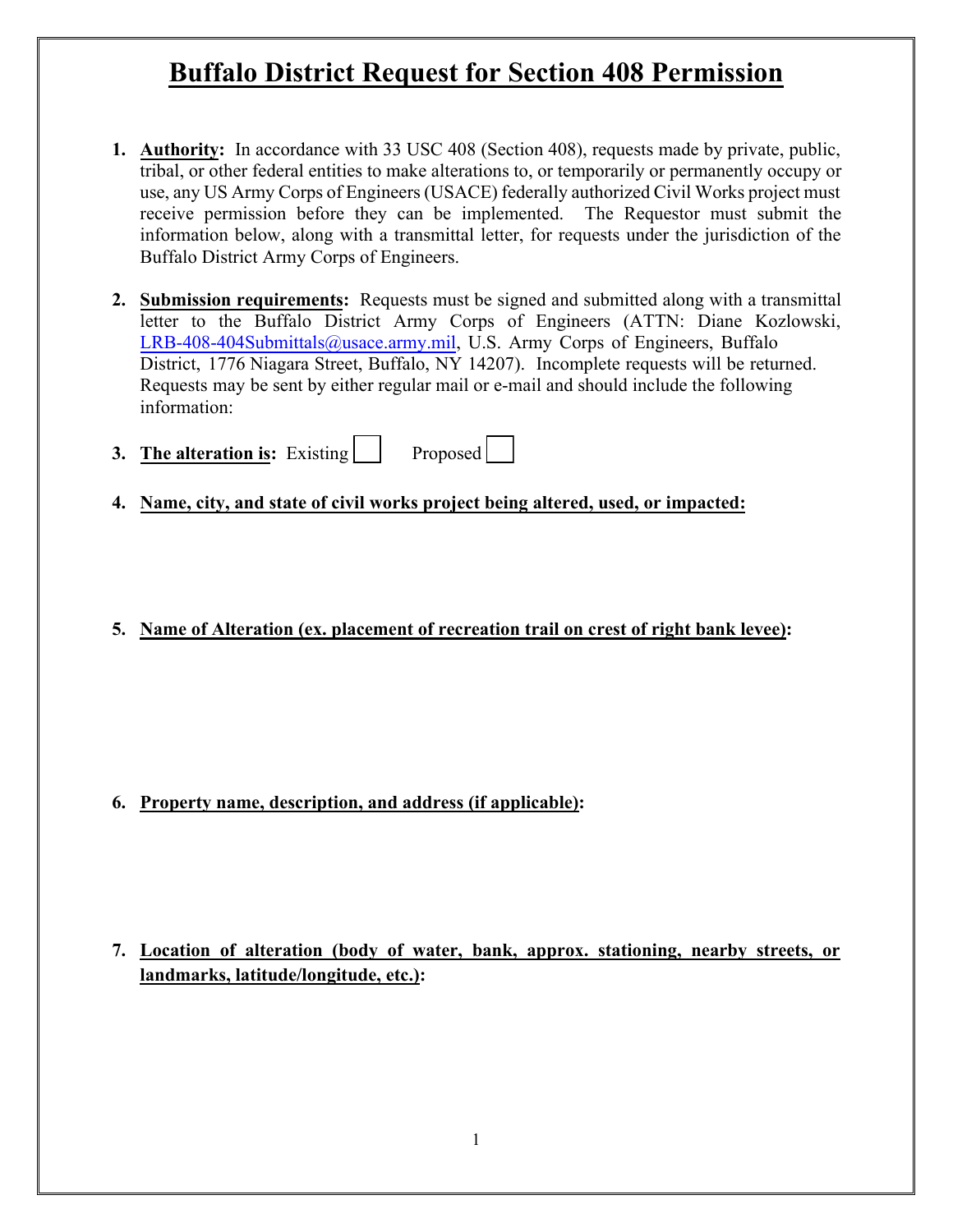### **8. Purpose of alteration:**

### **9. Project scope of work:**

### **10. Approx. construction timeframe of work (Mo./Yr. to Mo./Yr.):**

**11. Alteration operations and maintenance:** Describe operations and maintenance that will be required as a result of this alteration. (Note: Requestor is responsible for performing all operations and maintenance required as a result of the alteration, as well as for all associated costs. If Sponsor is not the Requestor, Sponsor is required to ensure that all required operations and maintenance associated with this alteration is adequately performed).

| 12. | The following documents are attached in support of this alteration request: |                            |  |  |  |  |
|-----|-----------------------------------------------------------------------------|----------------------------|--|--|--|--|
|     | Detailed Plans<br>Drawings                                                  | Photos                     |  |  |  |  |
|     | <b>Environmental Compliance</b>                                             | Geotechnical Investigation |  |  |  |  |
|     | Hydrological and Hydraulic Analysis                                         | O&M Documentation          |  |  |  |  |
|     | Other (Describe):                                                           |                            |  |  |  |  |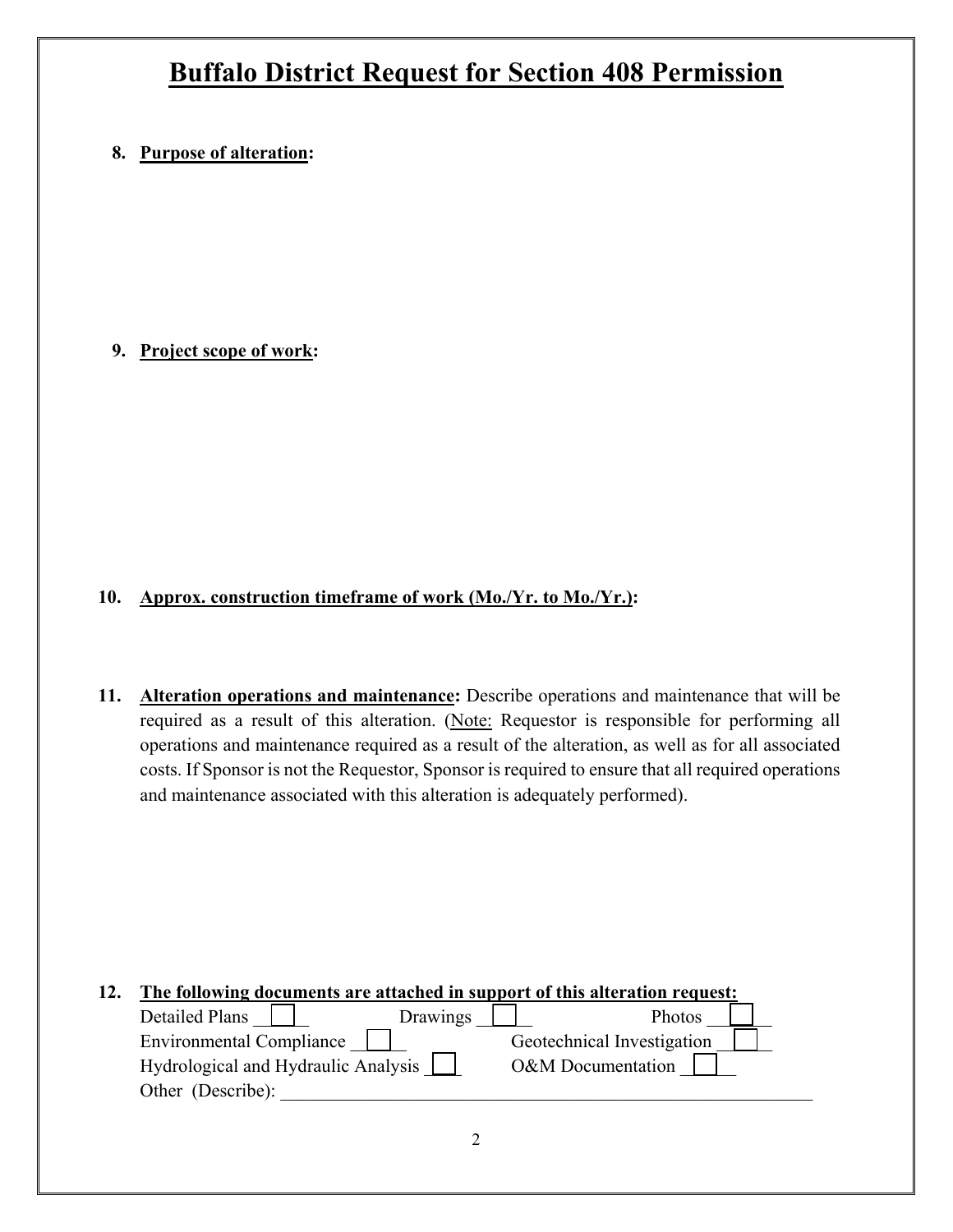| 13. | Will the proposed alteration occur within navigable waters and/or within the<br>boundaries of a USACE Navigation project? |                                                                                                                                                                                                                                            |  |  |  |
|-----|---------------------------------------------------------------------------------------------------------------------------|--------------------------------------------------------------------------------------------------------------------------------------------------------------------------------------------------------------------------------------------|--|--|--|
|     | Yes                                                                                                                       | Don't Know<br>No                                                                                                                                                                                                                           |  |  |  |
| 14. |                                                                                                                           | Does this request involve the use of federally owned Real Property?                                                                                                                                                                        |  |  |  |
|     | $Yes \mid$                                                                                                                | $\overline{N_0}$  <br>Don't Know                                                                                                                                                                                                           |  |  |  |
| 15. |                                                                                                                           | <b>Environmental compliance questions</b>                                                                                                                                                                                                  |  |  |  |
|     | a.                                                                                                                        | Will waters of the United States be affected by the proposed alteration?<br>$Yes \mid \mid$<br>No Don't Know                                                                                                                               |  |  |  |
|     |                                                                                                                           | <b>b.</b> Will streams or other water bodies be impounded, diverted, or otherwise controlled?<br>$\begin{array}{c c c c} \hline \text{No} & \text{Don't Know} & \end{array}$<br>$Yes \mid$                                                 |  |  |  |
|     | $c_{\cdot}$                                                                                                               | Will dredged and or fill material be discharged into waters of the United States?<br>$\begin{array}{c c} \n\hline\n\end{array}$ No $\begin{array}{c c} \n\end{array}$<br>Don't Know<br>Yes                                                 |  |  |  |
|     |                                                                                                                           | d. What is the ordinary high water level of the body of water being worked on?<br>Elevation Datum Datum Don't Know                                                                                                                         |  |  |  |
|     | e.                                                                                                                        | Has United States Fish and Wildlife Service (USFWS) been contacted to identify any<br>threatened endangered species and/or critical habitats in the area of the proposed work?<br>Don't Know $\lfloor$<br>$\overline{N_{0}}$<br>$Yes \mid$ |  |  |  |
|     |                                                                                                                           | f. Has the appropriate State Historic Preservation Office (SHPO) been contacted and<br>coordinated with?<br>Don't Know<br>Yes  <br>No <sub>1</sub>                                                                                         |  |  |  |
|     | g.                                                                                                                        | Has any other environmental coordination been completed or documents prepared<br>identifying potential impacts to environmental and cultural resources?<br>No<br>If Yes, describe:<br>Yes                                                  |  |  |  |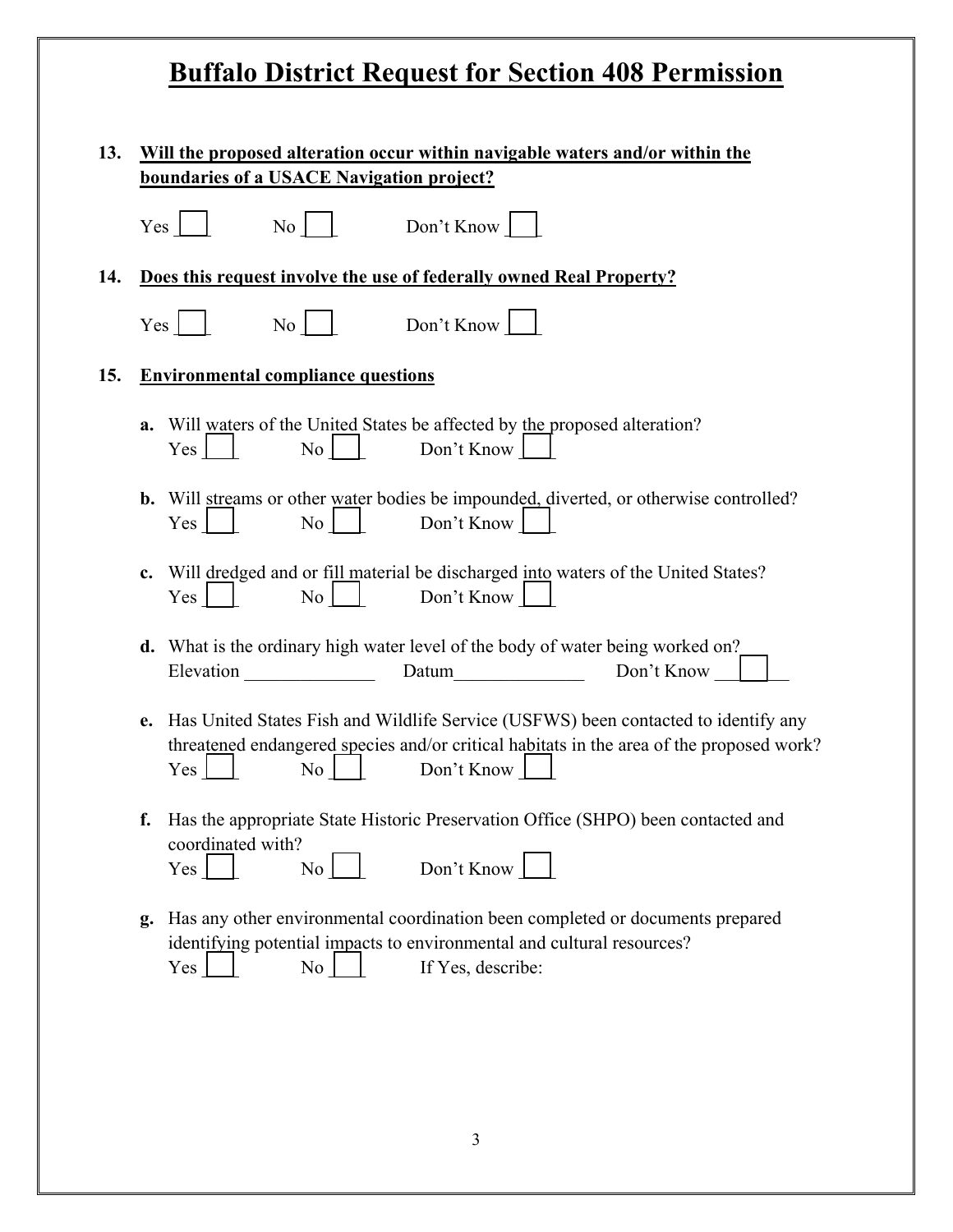- **16. Criteria considered in USACE Review:** USACE will review the alteration request for potential adverse impacts to the project based on, but may not be limited to, the following criteria:
	- a. Reliability of the project to function as designed.
	- b. Sponsor's and/or USACE's ability to adequately inspect the project during normal and emergency conditions.
	- c. Sponsor's or USACE's ability to adequately operate and maintain the project, contact Flood Fighting Operations and complete temporary repairs during an emergency.
	- d. Alteration impacts to the structural or geotechnical integrity of project components (including embankment, floodwall, or retaining wall strength; sideslope stability; stone protection; crest elevation; miscellaneous structures, etc.).
	- e. Alteration impacts on the hydraulics and hydrology design of the project.
	- f. Alteration impacts to a floodplain or floodway (EO 11988).
	- g. Alteration impacts on the interior drainage system or drainage facilities (i.e. outfalls, gate wells, storm sewer lines, pump stations, drainage ditches, etc.).
	- h. Alteration impacts on environmental aspects of the project, including compliance with National Environment Policy Act (NEPA) requirements.
	- i. Alteration impacts on safety aspects of the project.
	- j. Alteration impacts to the real estate easement requirements, including project access.
	- k. USACE Section 10/404 Regulatory permit requirements.
	- l. Impacts to the public and other stakeholders.
- **17. USACE review and approval:** Upon completion of review of the request, the Buffalo District will send a letter from the District Commander, or his designee, either granting permission or rejecting the proposed alteration or usage of the civil works project. If rejected, reasons for the disapproval will be provided.

Work or usage shall not begin until written permission from the Buffalo District Commander, or his designee, is obtained.

### **18. USACE Section 408 point of contact:**

| Name:                        | Robert W. Remmers, P.E., PMP                    |
|------------------------------|-------------------------------------------------|
| Title:                       | Chief, Operations and Technical Support Section |
| Phone Number: (716) 879-4277 |                                                 |
|                              | E-mail Address: robert.w.remmers@usace.army.mil |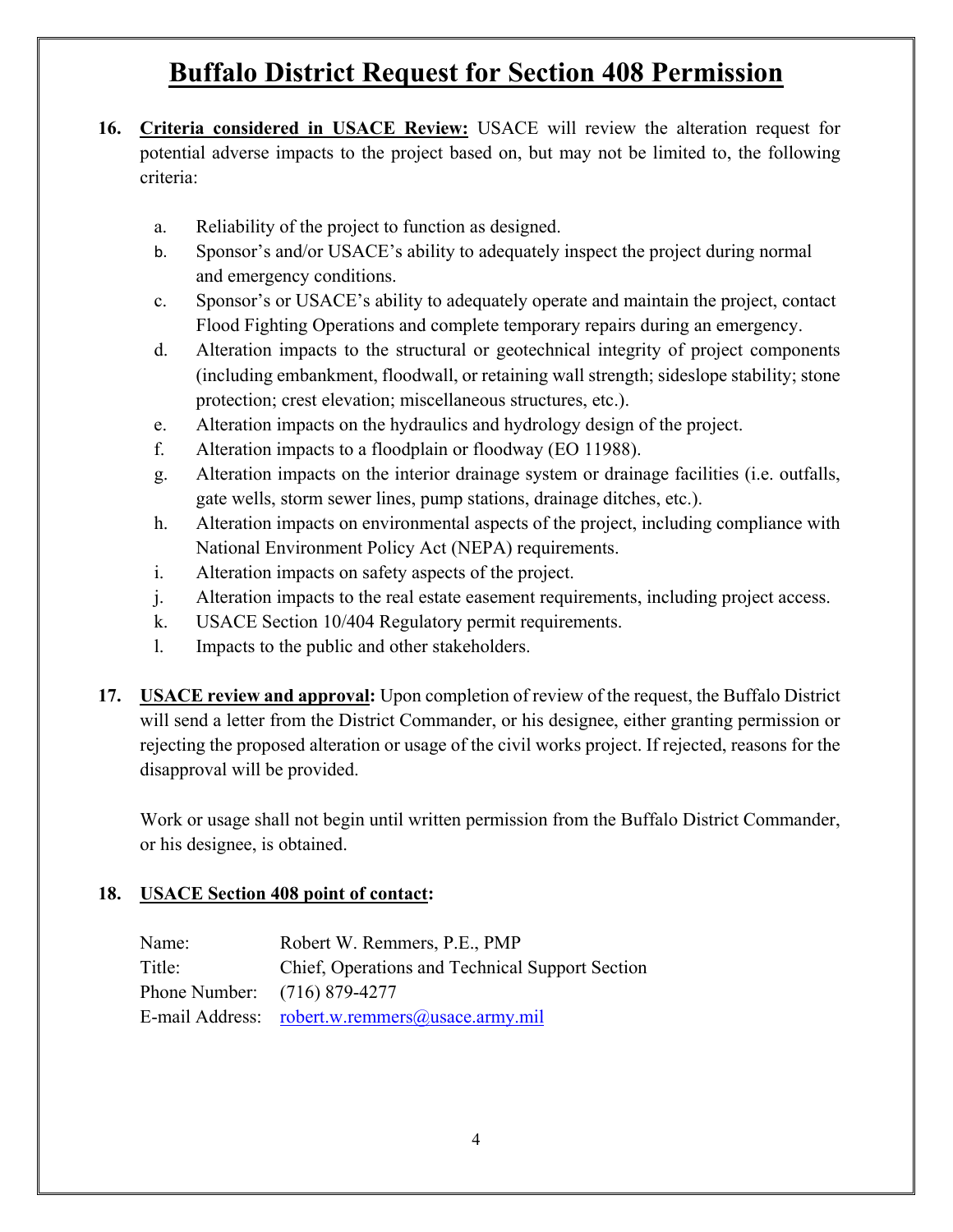### 19. Alteration Points of Contact:

### a. Requestor:

| Name:           |  |
|-----------------|--|
| Title:          |  |
| Organization:   |  |
|                 |  |
| Address:        |  |
|                 |  |
|                 |  |
|                 |  |
| Phone Number:   |  |
| E-mail Address: |  |

### b. Requestor Point of Contact (if different than above):

| Name:           |  |
|-----------------|--|
| Title:          |  |
| Organization:   |  |
|                 |  |
| Address:        |  |
|                 |  |
|                 |  |
|                 |  |
| Phone Number:   |  |
| E-mail Address: |  |
|                 |  |

### c. Non-federal sponsor (if applicable):

| Name:           |  |  |  |
|-----------------|--|--|--|
| Title:          |  |  |  |
| Organization:   |  |  |  |
| Address:        |  |  |  |
|                 |  |  |  |
| Phone Number:   |  |  |  |
| E-mail Address: |  |  |  |